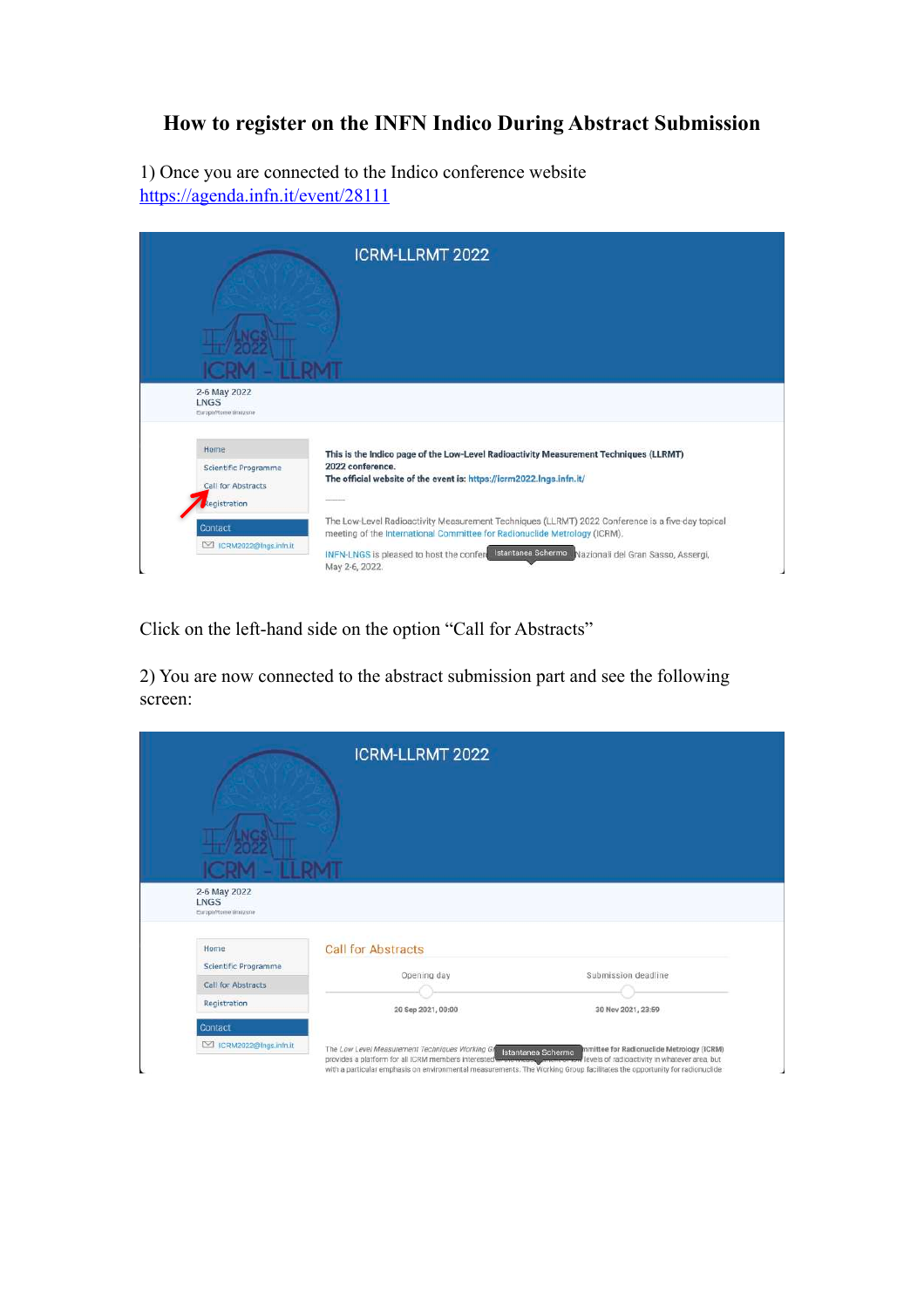Scroll down to the bottom of the page:



Click on "Submit new abstract"

If you already have an INFN Indico account, you can directly fill the following form:

| $K<\Lambda$                          | Submit new abstract |                                                                                                   |                                                 | ×        | 鱼 L Pagnanini - |
|--------------------------------------|---------------------|---------------------------------------------------------------------------------------------------|-------------------------------------------------|----------|-----------------|
|                                      | ⚠                   | Please don't forget to read the submission instructions before submitting an abstract.            |                                                 |          |                 |
|                                      | Title *             |                                                                                                   |                                                 |          |                 |
|                                      | Content             | $\mathsf{B} \quad I \quad \quad \mathscr{O} \quad \mathsf{F\!I} \quad \  \  \mathscr{O}$<br>  往 桂 | 看 1<br>A                                        | $\theta$ |                 |
| ⋢                                    |                     |                                                                                                   |                                                 |          |                 |
| id                                   |                     |                                                                                                   |                                                 |          |                 |
| 2-6 May<br><b>LNGS</b><br>Europe/Rom |                     |                                                                                                   |                                                 |          |                 |
|                                      |                     |                                                                                                   |                                                 |          |                 |
| Home                                 |                     |                                                                                                   | * You can use Markdown and LaTeX math formulae. |          |                 |
| Scienti                              | Contribution type * | No type selected                                                                                  | $\frac{\hbar}{2}$                               |          |                 |
| Call for                             | Authors *           | Authors                                                                                           |                                                 |          |                 |
| Registr                              |                     | There are no authors                                                                              |                                                 |          |                 |
| Contac<br>$\overline{2}$             |                     | Co-authors<br>There are no co-authors                                                             |                                                 |          |                 |

3) If the following website will open: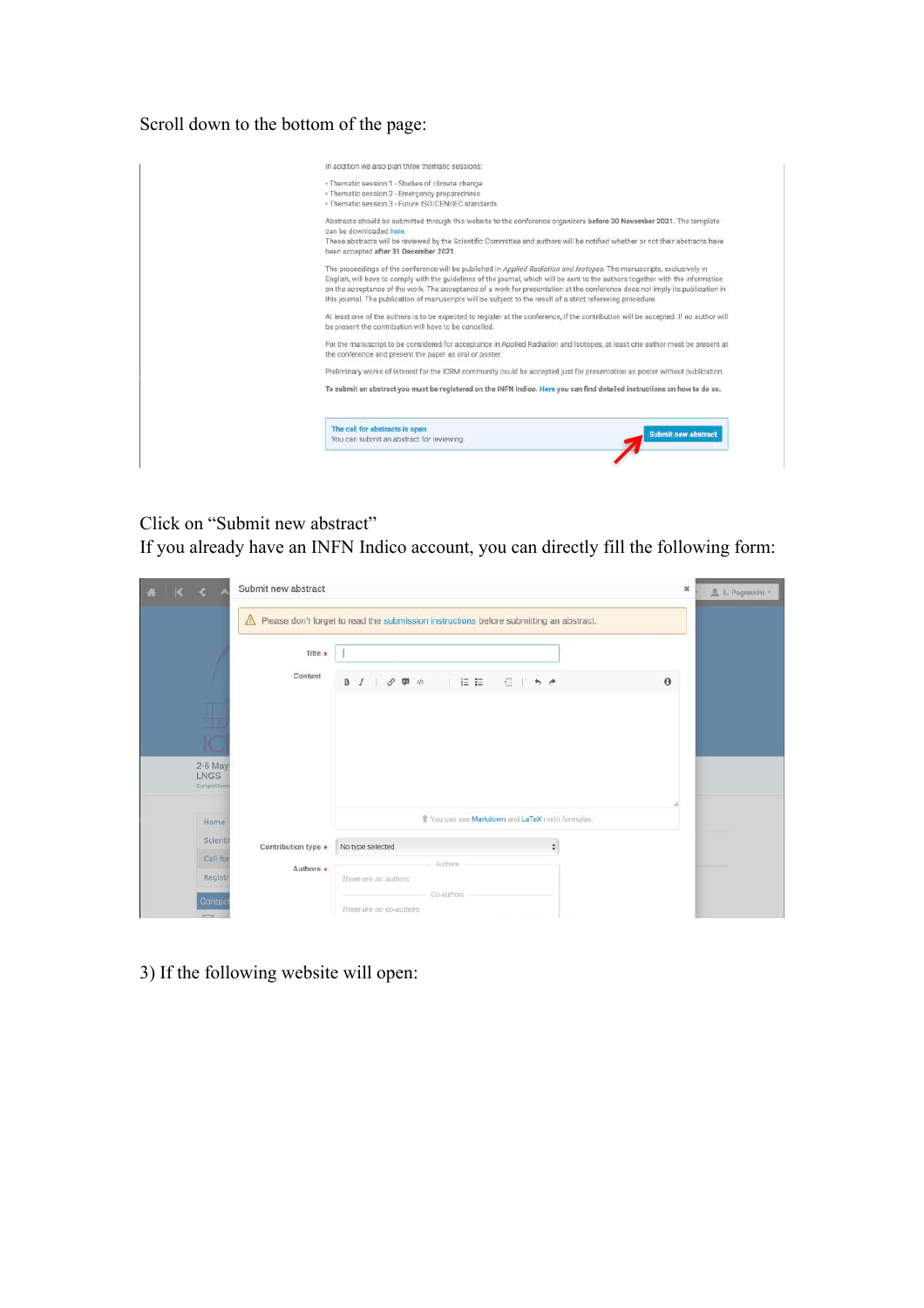

Choose the option "as external user with an INFN indico account"

4) If you do not have already an INFN indico account choose now "create one here".

| Safari File<br>Edit View                | History | Bookmarks | Window Help |               |                                                                            | □ 数 ◎<br>$42 - 69$ | <b>● 82% (4) Sun 11:36</b><br><b>THE</b> | $Q \equiv$     |
|-----------------------------------------|---------|-----------|-------------|---------------|----------------------------------------------------------------------------|--------------------|------------------------------------------|----------------|
| $\bullet$ $\bullet$ $\bullet$ $\bullet$ |         |           |             |               | iii agenda.infn.it/login/?next=%2Fevent%2F17367%2Fabstracts%2F%23subm C    |                    |                                          | ô<br>Ō         |
|                                         | Indico  |           |             |               | Agenda (Indico)                                                            |                    | Favorites                                | $\overline{+}$ |
|                                         |         |           |             |               |                                                                            |                    |                                          |                |
|                                         |         |           |             |               |                                                                            |                    |                                          |                |
|                                         |         |           |             |               |                                                                            |                    |                                          |                |
|                                         |         |           |             |               |                                                                            |                    |                                          |                |
|                                         |         |           |             |               | <b>INFN</b>                                                                |                    |                                          |                |
|                                         |         |           |             |               |                                                                            |                    |                                          |                |
|                                         |         |           |             |               | Istituto Nazionale di Fisica Nucleare                                      |                    |                                          |                |
|                                         |         |           |             |               |                                                                            |                    |                                          |                |
|                                         |         |           |             |               |                                                                            |                    |                                          |                |
|                                         |         |           |             |               | Login with INFN-AAI                                                        |                    |                                          |                |
|                                         |         |           |             |               | - or as external user with an INFN indico account                          |                    |                                          |                |
|                                         |         |           |             |               |                                                                            |                    |                                          |                |
|                                         |         |           |             | Username      |                                                                            |                    |                                          |                |
|                                         |         |           |             | Password      |                                                                            |                    |                                          |                |
|                                         |         |           |             |               | Forgot my password                                                         |                    |                                          |                |
|                                         |         |           |             |               | Login with Indica                                                          |                    |                                          |                |
|                                         |         |           |             |               | If you do not have an INFN Indico account yet, you<br>can create one here. |                    |                                          |                |
|                                         |         |           |             |               |                                                                            |                    |                                          |                |
|                                         |         |           |             | <b>≮</b> Back |                                                                            |                    |                                          |                |
|                                         |         |           |             |               |                                                                            |                    |                                          |                |
|                                         |         |           |             | indico)       | Powered by Indico                                                          |                    |                                          |                |
| $\overline{\mathbf{C}}$                 |         |           |             |               |                                                                            |                    |                                          |                |

If you have already an INFN indico account give your credentials.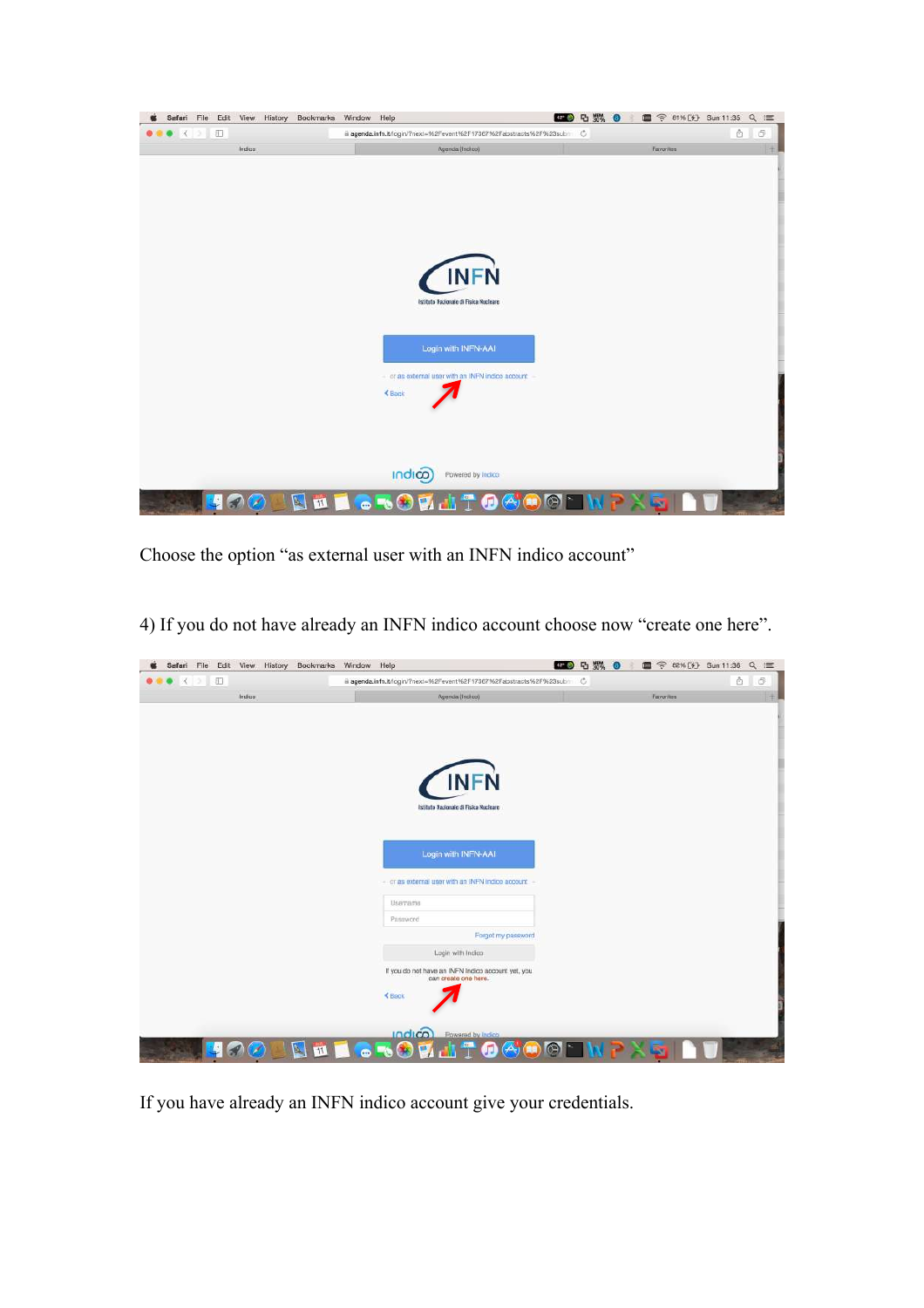| $\bullet$ < $\circ$ $\Box$ |        | iii agenda.infn.it/login/?next=%2Fevent%2F17367%2Fabstracts%2F%23subm C |           | ô<br>Ō. |
|----------------------------|--------|-------------------------------------------------------------------------|-----------|---------|
|                            | Indico | Agenda (Indico)                                                         | Favorites |         |
|                            |        |                                                                         |           |         |
|                            |        |                                                                         |           |         |
|                            |        | <b>INFN</b>                                                             |           |         |
|                            |        | Istituto Nazionale di Fisica Nucleare                                   |           |         |
|                            |        | Login with INFN-AAI                                                     |           |         |
|                            |        |                                                                         |           |         |
|                            |        | - or as external user with an INFN indico account<br>Username           |           |         |
|                            |        | Password                                                                |           |         |
|                            |        | Forgot my password                                                      |           |         |
|                            |        | Login with Indico<br>If you do not have an INFN Indico account yet, you |           |         |
|                            |        | can create one here.<br>€ Back                                          |           |         |
|                            |        |                                                                         |           |         |
|                            |        |                                                                         |           |         |

In case you have forgotten them you can ask at the link "Forgot my password" for a new one.

| $\bullet$ $\bullet$ $\bullet$<br>泗 |            | ii agenda.infn.it/login/?next=%2Fevent%2F17367%2Fabstracts%2F%23subm C     |           | ô<br>O <sub>1</sub> |
|------------------------------------|------------|----------------------------------------------------------------------------|-----------|---------------------|
| Indico                             |            | Agenda (Indico)                                                            | Favorites |                     |
|                                    |            |                                                                            |           |                     |
|                                    |            |                                                                            |           |                     |
|                                    |            | <b>INFN</b>                                                                |           |                     |
|                                    |            | Istituto Nazionale di Fisica Nucleare                                      |           |                     |
|                                    |            |                                                                            |           |                     |
|                                    |            | Login with INFN-AAI                                                        |           |                     |
|                                    |            | - or as external user with an INFN indico account                          |           |                     |
|                                    |            | Username<br>Password                                                       |           |                     |
|                                    |            | Forgot my password                                                         |           |                     |
|                                    |            | Login with In                                                              |           |                     |
|                                    |            | If you do not have an INFN Indico account yet, you<br>can create one here. |           |                     |
|                                    | € Back     |                                                                            |           |                     |
|                                    |            | indico)<br>Powered by Indico                                               |           |                     |
| $\frac{1}{2}$ $\frac{1}{2}$<br>Ъ.  | <b>STA</b> |                                                                            |           |                     |

5) If you have chosen "create one here" you will be on the following webpage: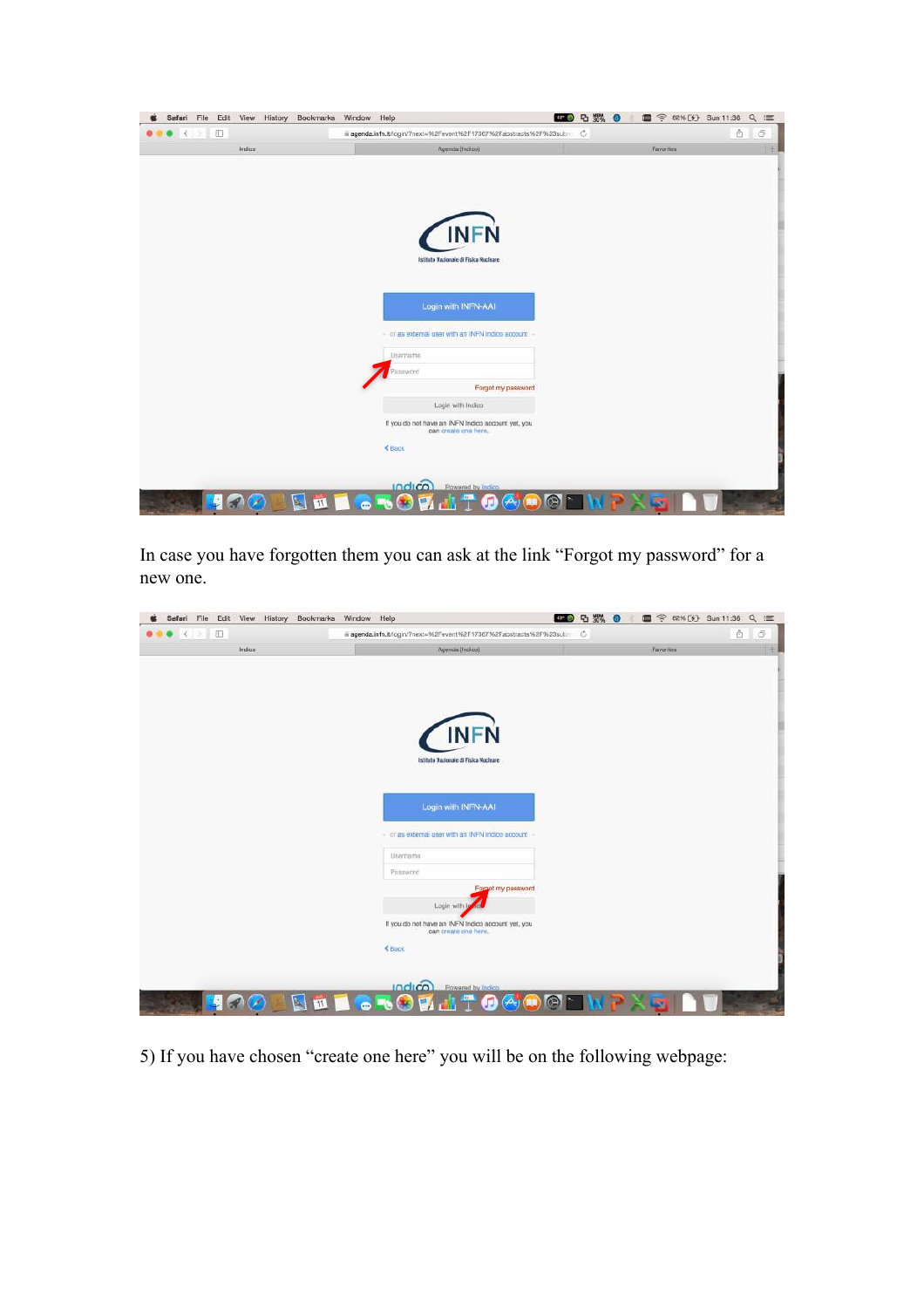| Safari                                  | Edit View History<br>Bookmarks<br>File                                      | Window Help                                                              | 四 5 数 6                  |                 | 图 <sup>(2)</sup> 82% (4) Sun 11:36<br>$Q \equiv$ |
|-----------------------------------------|-----------------------------------------------------------------------------|--------------------------------------------------------------------------|--------------------------|-----------------|--------------------------------------------------|
| $\bullet$ $\bullet$ $\bullet$ $\bullet$ | 泗                                                                           | iii agenda.infn.it/register/?next=%2Fevent%2F17367%2Fabstracts%2F%23ni C |                          |                 | ô<br>O                                           |
|                                         | Agenda (Indico)                                                             | Agenda (Indico)                                                          |                          | Favorites       |                                                  |
|                                         | <b>Istituto Nazionale di Fisica Nucleare</b>                                |                                                                          |                          | ⊙ Europe/Rome - | <b>B</b> English -<br>권 Login                    |
| Home                                    | Create event -                                                              |                                                                          |                          |                 |                                                  |
|                                         | Create a new Indico profile                                                 |                                                                          |                          |                 |                                                  |
|                                         | To create a new Indico profile you first need to verify your email address. |                                                                          |                          |                 |                                                  |
|                                         | Email address *<br>Cancel                                                   | Send me a verification email                                             |                          |                 |                                                  |
| <b>Indico</b>                           | Powered by Indico                                                           |                                                                          | Help   Contact   Privacy |                 |                                                  |
|                                         | $\mathbf{H}$                                                                | œ                                                                        |                          |                 |                                                  |

You have to provide a valid e-mail address and ask for an verification e-mail. You will be sent a verification e-mail to the provided e-mail address. Inside this e-mail there will be given a link that you have to follow.

6) Once you have clicked on the link provided in the verification e-mail you will arrive on this webpage.

| History<br>Bookmarks<br>Edit<br>View<br>Safari<br>File | Window<br>Help                                                                                 |                          | <b>BD</b> 5 5%<br>Гő | <sup> 83% [4] Sun 11:37</sup><br>画 | $Q \equiv$                    |
|--------------------------------------------------------|------------------------------------------------------------------------------------------------|--------------------------|----------------------|------------------------------------|-------------------------------|
| 泗<br>x                                                 |                                                                                                | agenda.infn.it/register/ | Ĝ                    |                                    | ô<br>Ō                        |
| Agenda (Indico)                                        |                                                                                                | Agenda (Indico)          |                      | Favorites                          |                               |
|                                                        |                                                                                                |                          |                      | ○ Europe/Rome -                    | <b>B</b> English -<br>권 Login |
| <b>Istituto Nazionale di Fisica Nucleare</b>           |                                                                                                |                          |                      |                                    |                               |
| Create event -<br>Home                                 |                                                                                                |                          |                      |                                    |                               |
|                                                        |                                                                                                |                          |                      |                                    |                               |
| Create a new Indico profile                            |                                                                                                |                          |                      |                                    |                               |
|                                                        |                                                                                                |                          |                      |                                    |                               |
| ✓                                                      | You have successfully validated your email address and can now proceeed with the registration. |                          |                      |                                    |                               |
|                                                        |                                                                                                |                          |                      |                                    |                               |
| User information                                       |                                                                                                |                          |                      |                                    |                               |
|                                                        |                                                                                                |                          |                      |                                    |                               |
| Email address                                          |                                                                                                |                          |                      |                                    |                               |
| First name *                                           |                                                                                                |                          |                      |                                    |                               |
|                                                        |                                                                                                |                          |                      |                                    |                               |
| Family name *                                          |                                                                                                |                          |                      |                                    |                               |
| Affiliation                                            |                                                                                                |                          |                      |                                    |                               |
|                                                        |                                                                                                |                          |                      |                                    |                               |
| Login details                                          |                                                                                                |                          |                      |                                    |                               |
|                                                        |                                                                                                |                          |                      |                                    |                               |
| Username *                                             |                                                                                                |                          |                      |                                    |                               |
| Password *                                             |                                                                                                |                          |                      |                                    |                               |
| $\mathbf{A}_1$                                         | $\mathbf{m}$                                                                                   | <b>GRODATOGOM</b> T      |                      | <b>SOF</b>                         |                               |
|                                                        |                                                                                                |                          |                      |                                    |                               |

Scroll down the page and enter all fields marked with a red asterisk. Please give also you affiliation as this information is needed by the organizers of the event.